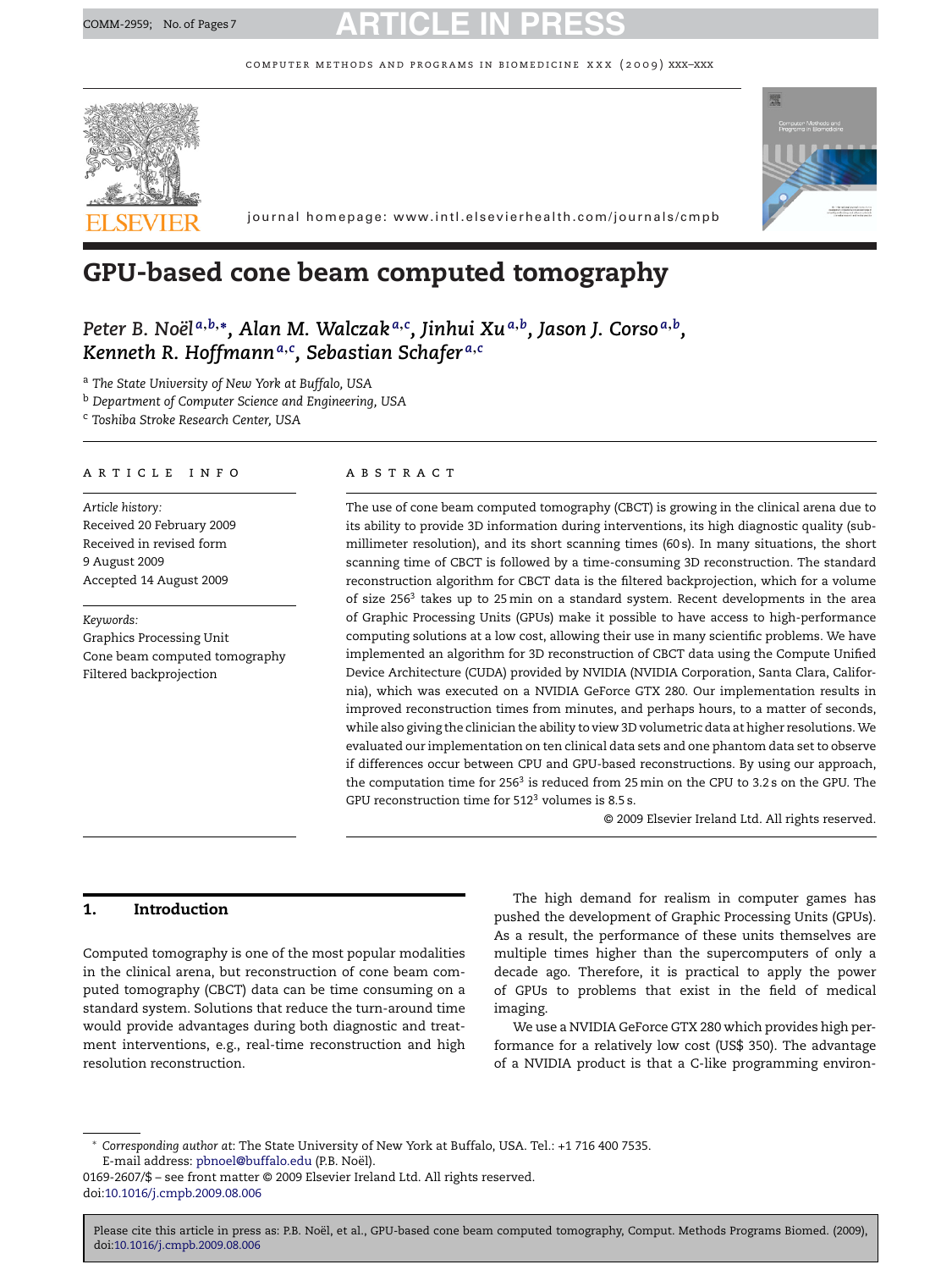**2** computer methods and programs in biomedicine xxx (2009) xxx–xxx

ment, called Compute Unified Device Architecture (CUDA), is provided.

CUDA has several advantages over traditional low-level GPU programming languages. For example, it uses the standard C language, it allows for access to arbitrary addresses in the device's memory, it allows user-managed shared memory (16 kB in size) that can be shared amongst threads, and it utilizes faster downloads and readbacks to and from the GPU. However, in comparison to shader-based languages, CUDA-based implementations are slightly slower. Compared to traditional CPU calculations, the GPU computations have some disadvantages. These include no support for recursive functions, bottlenecks due to bandwidth limitations and latencies between the CPU and the GPU, and the GPU's deviations from the IEEE 754 standard<sup>1</sup>, which includes no support for NaNs.

Since computed tomographic reconstruction is computationally very demanding, several approaches to speed up the process have been developed in recent years. The main achievements have been made using Cell Broadband Engines [\[2\],](#page-6-0) Field Programmable Gate Arrays (FPGAs) [\[3,4\],](#page-6-0) and GPU [\[5,6\].](#page-6-0) A comprehensive summary of the different approaches is given in [\[7\], w](#page-6-0)here four different approaches are compared (PC Reference, FPGAs, GPU and Cell). The system parameter for all techniques are 512 projections, with a projection size of  $1024<sup>2</sup>$  and a volume of  $512<sup>3</sup>$ . The reconstruction times are as follows: PC 201 s, FPGA 25 s, GPU 37 s, and Cell 17 s. A direct comparison between the different approaches is difficult since the architecture of the hardware used, especially for GPUs, is frequently updated and may include additional new features.

Several groups have worked on implementing CT reconstructions on GPUs. Over the last decade, the main contributions in accelerated CT have been made by Mueller and coworkers [\[5,8\],](#page-6-0) where different implementations and programming platforms are used to show the ability of the graphic accelerator. In [\[8\],](#page-6-0) a streaming-shader-based CT framework is presented which pipelines the process; the convolution is done on the CPU and the backprojection on the GPU. A similar implementation by using CUDA for parallel beam and cone beam is presented in Yang et al. [\[6\]. R](#page-6-0)econstruction of CBCT data from mobile C-arm units by using NVIDIA devices is presented in [\[9,10\].](#page-6-0)

Our approach is distinct from the previous work. We have developed a solution that takes advantage of the available shared memory, loads all projection images into the GPU memory, and computes the intensity of each voxel by backprojecting in parallel. We investigate the limitation and differences between the reconstruction on GPUs and on CPUs, which most likely primarily occur as a result of the deviation from the IEEE 754 standard. Since our hardware allows different GPU architectures, we evaluate our algorithm using two different architectures, i.e., sm<sub>-10</sub> (basic) and sm<sub>-13</sub> (double floating point precision). We monitored the differences by performing a clinical evaluation of ten animal cases and one phantom case. Due to the hardware differences between



**Fig. 1 – Systematic drawing of a cone beam system..**

GPUs (e.g., clock speed and memory size, and variations in the system parameters of different computed tomography modalities), a direct comparison between implementations is difficult to perform.

# **2. Method**

### *2.1. Cone beam computed tomography*

In this section, we revisit a reconstruction method for CBCT data as introduced by Feldkamp et al. [\[11\]. S](#page-6-0)ince we use a rotational angiographic system (Toshiba Infinix VSI/02), which is equipped with a flat panel detector, we only discuss the case of equally spaced planar detectors.

In Fig. 1, the schematic drawing of the cone beam system with a planar detector is presented. During acquisition, the system follows a circular trajectory, with a radius of *D* placed at the origin. The detector plane lies perpendicular to the central axis of the X-ray beam.

The projection image  $P(\cdot)$  at angular position  $\Theta$  is the line integral along the X-ray beam. A set of projections are acquired at *t* discrete source positions with uniform angular spacing ∆ $\Theta$ . During CBCT,  $\Theta$  range is about 210° with angular separations of 2◦. A full rotation is not possible due to mechanical limitations.

The reconstruction method is formulated as a weighted filtered backprojection. As an initial step, the projection data are log converted, individually weighted, and ramp filtered (*Pf*). Next, the 3D volume is reconstructed by a backprojection. Let  $r = [x, y, z]$  be the 3D position in the volume, and let  $(u, v)$ denote the position of the intersection with the detector plane of the ray starting from the source and passing through point *r*. Therefore, the backprojection is given by:

$$
f(\vec{r}) = \sum_{\Theta} P_f[u(x, z, \Theta), v(y, z, \Theta), \Theta],
$$
 (1)

where

$$
u = \frac{\text{SID} \times \mathbf{x}}{\text{ISO} - \mathbf{z}},\tag{2}
$$

<sup>&</sup>lt;sup>1</sup> The IEEE Standard for Binary Floating-Point Arithmetic (IEEE 754) is the most widely used standard for floating-point computation, and is followed by many CPU implementations [\[1\].](#page-6-0)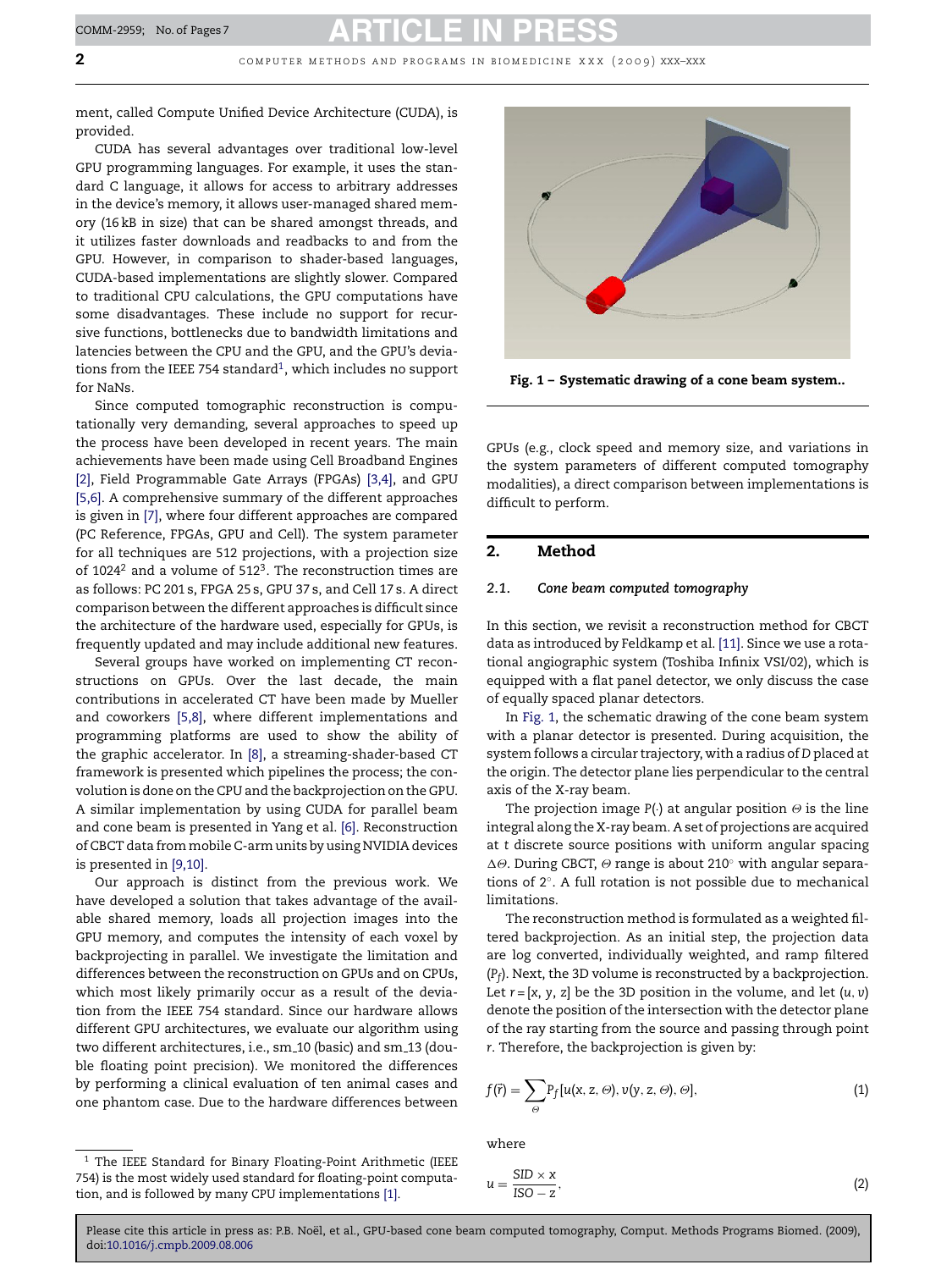$$
v = \frac{\text{SID} \times y}{\text{ISO} - z},\tag{3}
$$

SID is the source-to-image distance, and ISO is the sourceto-isocenter distance, where the isocenter is the point about which the system rotates. Since *u* and v usually do not correspond to a discrete pixel position, we use bilinear interpolation to calculate the value in the image. The computational cost of cone beam computed tomography for a volume of size *N*<sup>3</sup> is  $O(N<sup>4</sup>)$ .

### *2.2. GPU-based implementation*

### *2.2.1. GPUs*

The architecture of the GPU is built for high performance because it is needed for the intensive and highly parallel computations necessary for computer graphics. They are designed with more transistors devoted to data processing rather than data caching and flow control. More specifically, the GPU is well suited to address problems that can be expressed as dataparallel computations, where the same program or kernel is executed on many data elements simultaneously. Dataparallel processing maps data elements to parallel processing threads.

For the NVIDIA architecture, the kernel is compiled to the instruction set of the device and the resulting program can be called by multiple threads. A thread block is a batch of threads that can cooperate with each other by efficiently sharing data using the fast shared memory and synchronizing their execution to coordinate memory accesses. There is a maximum number of threads that a block can contain. However, blocks of same dimensionality and size that execute the same kernel can be batched together into a grid of blocks, so that the total number of threads that can be launched to execute a single kernel is much larger [\[12\].](#page-6-0)

# *2.2.2. GPU-based 3D computed tomography*

The backprojection algorithm is the most computationally intensive portion of the reconstruction process. Therefore, we will focus on its implementation. However, the first step in the algorithm is the logarithmic conversion and filtering of the projection images. Both steps are implemented as GPU routines by using shared memory. As a separate step, the time for these operations is reduced from minutes to seconds.

Since the on-board GPU memory is limited, in our case 1024 Mb, it is not possible to load both the entire set of projection images and the full volume into the memory. Therefore, two different possibilities exist: either to load the full volume and each projection consecutively, or to load all of the projections and then sub-parts of the volume consecutively. We decided to use the second approach for two reasons. First, the rotational angiographic system acquires 106 projection of size 1024<sup>2</sup> with an angular separation of 2 $\degree$  which makes it possible to load all projections at once, and second, experiments have shown that this approach performs better in terms of the total running time.

We present the pseudo-code for our implementation in Algorithm 1. After filtering, the projection images are uploaded to the GPU memory as 2D textures, allowing us to utilize the efficient bilinear interpolation function provided by



**Fig. 2 – Systematic drawing defining a sub-row. Different sub-rows are backprojected in parallel.**

CUDA during the backprojection step. Next, we start a voxelbased backprojection by first splitting the problem up into separate slices of the volume, and then separating the slice into several sub-rows of length 256 or 512 depending on the volume size, as illustrated in Fig. 2. On the GPU, each slice translates to a grid that represents each sub-row of voxels, and each of these sub-rows creates a single block of threads (one thread for each voxel) on which our kernel will execute. For each block of threads, we use the shared memory to save original *xyz* coordinates of the sub-row, the voxel intensities of the sub-row (initially set to zero), and the translation and rotations matrices, which describe the geometric relationship between the different projection images (determined previously in a calibration step). The *xyz* coordinates are calculated in the following way:

$$
x = T_{N_x} \times G_x + T_x \tag{4}
$$

$$
y = \text{slice} \tag{5}
$$

$$
z = G_y \tag{6}
$$

where  $T_{N_x}$  is the size of a block of threads (256 or 512),  $G_x$  and *Gy* are the grid blocks indices, and *Tx* is the thread index. For proper projection of a voxel, the thread block index and grid index must be translated to the correct position in the volume. In our case, we use a right-handed system to determine the direction of the coordinate axes.

| Algorithm 1. Algorithm for GPU-based backprojection |  |  |  |
|-----------------------------------------------------|--|--|--|
|                                                     |  |  |  |

|     | Algorithm 1.Algorithm for GPU-based backprojection |
|-----|----------------------------------------------------|
| 1:  | copy all projection into GPU memory as             |
|     | textures                                           |
| 2:  | for each slice in volume do                        |
| 3:  | initialize voxel intensities of the current        |
|     | sub-row to zero in shared memory                   |
| 4:  | calculate coordinates of voxel in sub-row          |
|     | into shared memory                                 |
| -5: | copy all rotation and translation matrices         |
|     | into shared memory                                 |
| 6:  | for each projection image do                       |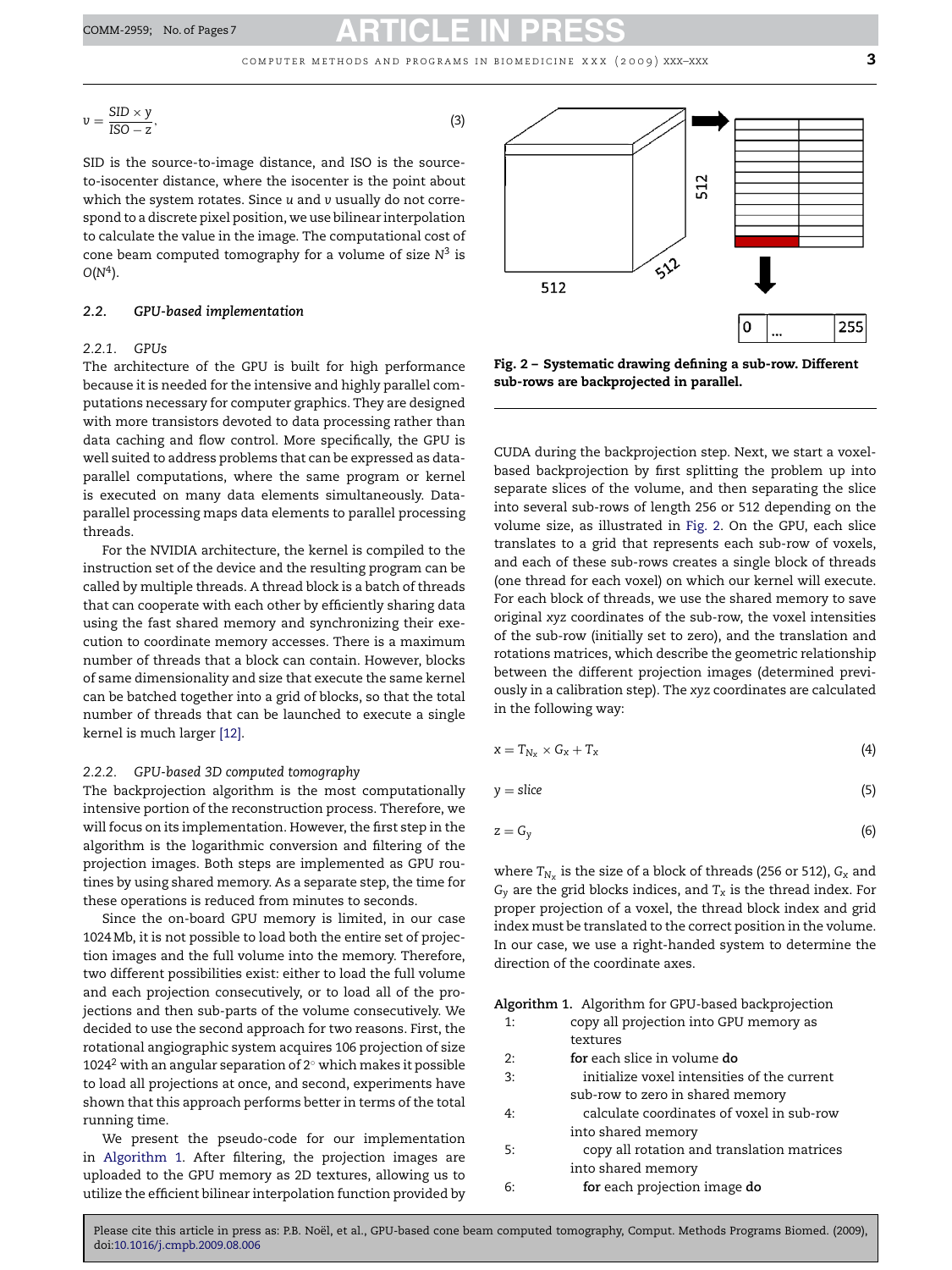**4** computer methods and programs in biomedicine xxx (2009) xxx–xxx

| Table 1 - Results for different volume sizes, where GPU-A is the GPU architecture. |         |           |                 |                    |  |
|------------------------------------------------------------------------------------|---------|-----------|-----------------|--------------------|--|
| Volume size                                                                        | GPU-A   | Total [s] | Convolution [s] | Backprojection [s] |  |
| 256 <sup>3</sup>                                                                   | $sm_10$ | 3.2       | 2.2             | 1.0                |  |
| 256 <sup>3</sup>                                                                   | $sm_13$ | 5.1       | 2.2             | 2.9                |  |
| $512^3$                                                                            | $sm_10$ | 8.5       | 2.2             | 6.3                |  |
| $512^3$                                                                            | $sm_13$ | 21.7      | 2.2             | 21.7               |  |

| 7:  | apply rotation and translation matrices to |
|-----|--------------------------------------------|
|     | voxel coordinates                          |
| 8:  | project voxel into the image               |
| 9:  | add pixel intensity in image to voxel      |
|     | intensity                                  |
| 10: | end for                                    |
| 11: | write sub-row back into volume on host     |
| 12. | end for                                    |

Due to mechanical limitations of the gantry for our cone beam computed tomography unit, the rotation range is 210◦. In a short-scan case like this, the introduction of a weighting function to handle redundant data is needed. Parker introduced such a weighting function for a scan over  $\Pi$  plus the opening angle of the fan [\[13\]. T](#page-6-0)hese weighting functions lead to mathematically exact reconstructions in the continuous case. Therefore, we implemented these weights and also the original weights defined by Feldkamp to achieve mathematically correct reconstructions.

# **3. Evaluations**

For all evaluations, we used a standard system (Intel Core2 Quad, 2.83 GHz, 4 GB of RAM) equipped with a NVIDIA GeForce GTX 280. The performance profile of the GPU is: 240 Stream Processors with 1296 MHz Shader Clock which equals a peak performance of almost 1 TFlops.2

To evaluate the speed up over the CPU provided by the GPU, we determine total time, convolution time, and the backprojection time. The total time is the sum of convolution and backprojection time. All results are generated for both architectures (basic and double floating point precision) to see if there are numerical or running time differences.

Additionally, we evaluate our algorithm on two different types of CBCT data, head phantom (Fig. 3) and animal study data. For both types of data, 106 projections of size  $1024<sup>2</sup>$  with an angular separation of 2◦ were acquired. The gantry has a source-to-image distance of 110 cm, a source-to-isocenter distance of 75 cm, a pixel size of 0.019 cm, and an angular speed of 50°/s (dps). Distortion correction of the projections is not necessary since our system is equipped with a flat panel detector. We compare the intensity profile across the horizontal medial axes of the center slices from both reconstruction methods. The intensity profile is compared for one animal case and the head phantom.

For the ten animal cases, we calculate the absolute difference volume between CPU data,  $vol_{CPU}$ , and the GPU data,



**Fig. 3 – The head phantom used in our evaluation.**

vol<sub>GPU</sub>, as:

 $\Delta = ||\text{vol}_{\text{CPU}} - \text{vol}_{\text{GPU}}||$  (7)

Next, we determine the arithmetic mean and the standard deviation for all gray values within  $\Delta$ .

# **4. Results**

Table 1 shows the reconstruction time of two different volume sizes (256<sup>3</sup>, 512<sup>3</sup>) and for the two different GPU architectures. Note, additionally we calculated the transfer time between the main memory and the GPU memory. The total transfer time for a 2563 volume and 106 projection images was 0.75 s, i.e., one fourth of the total reconstruction is devoted to the transfering of data, which is significant. However, the total reconstruction time is substantially reduced compared to the standard CPU times while providing reconstructed volumes of a higher resolution. Compared to the double precision floating point architecture (sm 13), the basic architecture (sm 10) results in a faster reconstruction by up to 60 percent. The overall performance of our approach is comparable to existing techniques. Different types of input data and the frequent release of new GPUs make it difficult to directly compare the results of the other approaches with our results.

<sup>2</sup> In high performance computing, Flops is an acronym meaning floating point operations per second, which is a measure of a computer's performance.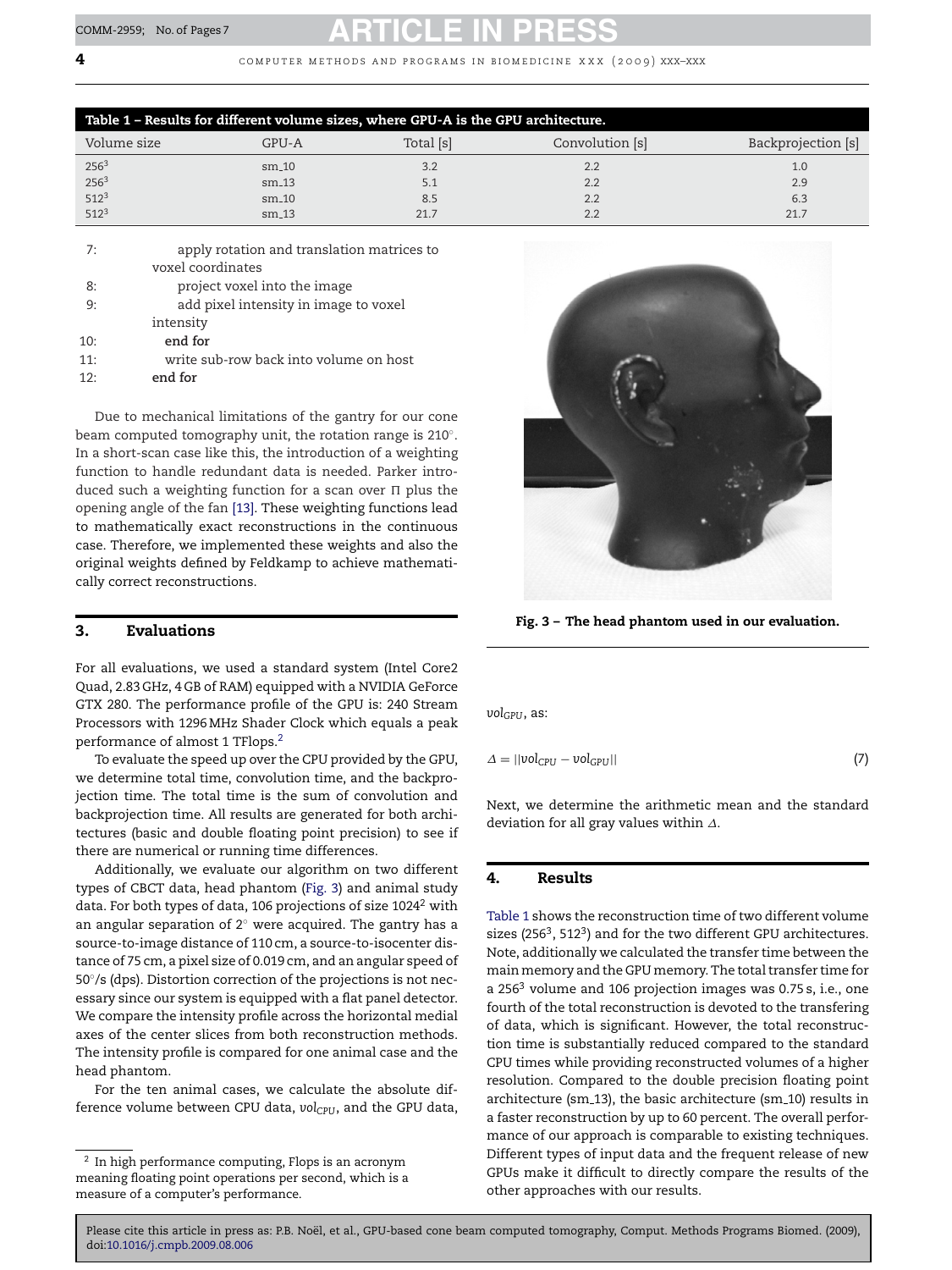

**Fig. 4 – Reconstruction from CPU (left), GPU (middle), and intensity profiles from the CPU-CT in red and from the GPU-CT in green (right). (For interpretation of the references to colour in this figure legend, the reader is referred to the web version of the article.)**

### *4.1. Head phantom*

In Fig. 4, we present the centerslices from the CPU and GPU reconstructions and the intensity profile across the horizontal central axis. Both reconstructions are performed in double floating point precision. Visually, the intensity profiles for both approaches are identical in shape and comparable numerically.

### *4.2. Animal study*

In Fig. 5, we show the centerslices from the GPU and the CPU reconstruction and the intensity profile across the central horizontal axis. Both reconstructions are performed in double floating point precision. Visually, the intensity profiles for both approaches are identical in shape and position.

[Fig. 6](#page-5-0) illustrates the arithmetic mean difference for the ten different cases. The average arithmetic mean difference over all cases is 0.0137 Hounsfield units (HU). In [Fig. 7, w](#page-5-0)e present the RMS difference for all cases. The average RMS difference over all cases is 0.3495 HU. All results are for a Hounsfield range of 1400 HU. These errors are caused by different factors, which could be a result of the variation from the IEEE 754 standard, the bilinear interpolation provided by CUDA, or implementational differences. Since the earlier results are all generated by using double floating point precision, we performed one

reconstruction with both architectures sm 10 and sm 13. Further, we calculated the arithmetic mean difference and the RMS difference between the absolute difference of the two volumes. The arithmetic mean is 6.92  $\times$  10 $^{-4}$  HU and the standard deviation is  $2.73 \times 10^{-5}$  HU. Since the differences are minor, we can assume that the differences are not significant for the computed tomography problem.

Finally, a 3D rendering of one rabbit head is presented in [Fig. 8,](#page-5-0) showing that high resolution renderings like this are now achievable in a short amount of time, using a low-cost standard system.

# **5. Discussion**

In this paper, we presented an efficient and clinically orientated algorithm to reconstruct computed tomography data in almost real-time, demonstrating the power of GPUs in the field of medical imaging. For future work, implementations of other medical imaging problems using a GPU should be considered. In the field of computed tomography, there exists other and more efficient reconstruction algorithms whose running time may benefit by using a similar approach.

In our evaluations, we report promising results on two different types of data sets. The amount of time needed for reconstruction is significantly reduced. We looked at the numerical differences between CPU and GPU implementation,



**Fig. 5 – Reconstruction from CPU (left), GPU (middle), and intensity profiles from the CPU-CT in red and from the GPU-CT in green (right). (For interpretation of the references to colour in this figure legend, the reader is referred to the web version of the article.)**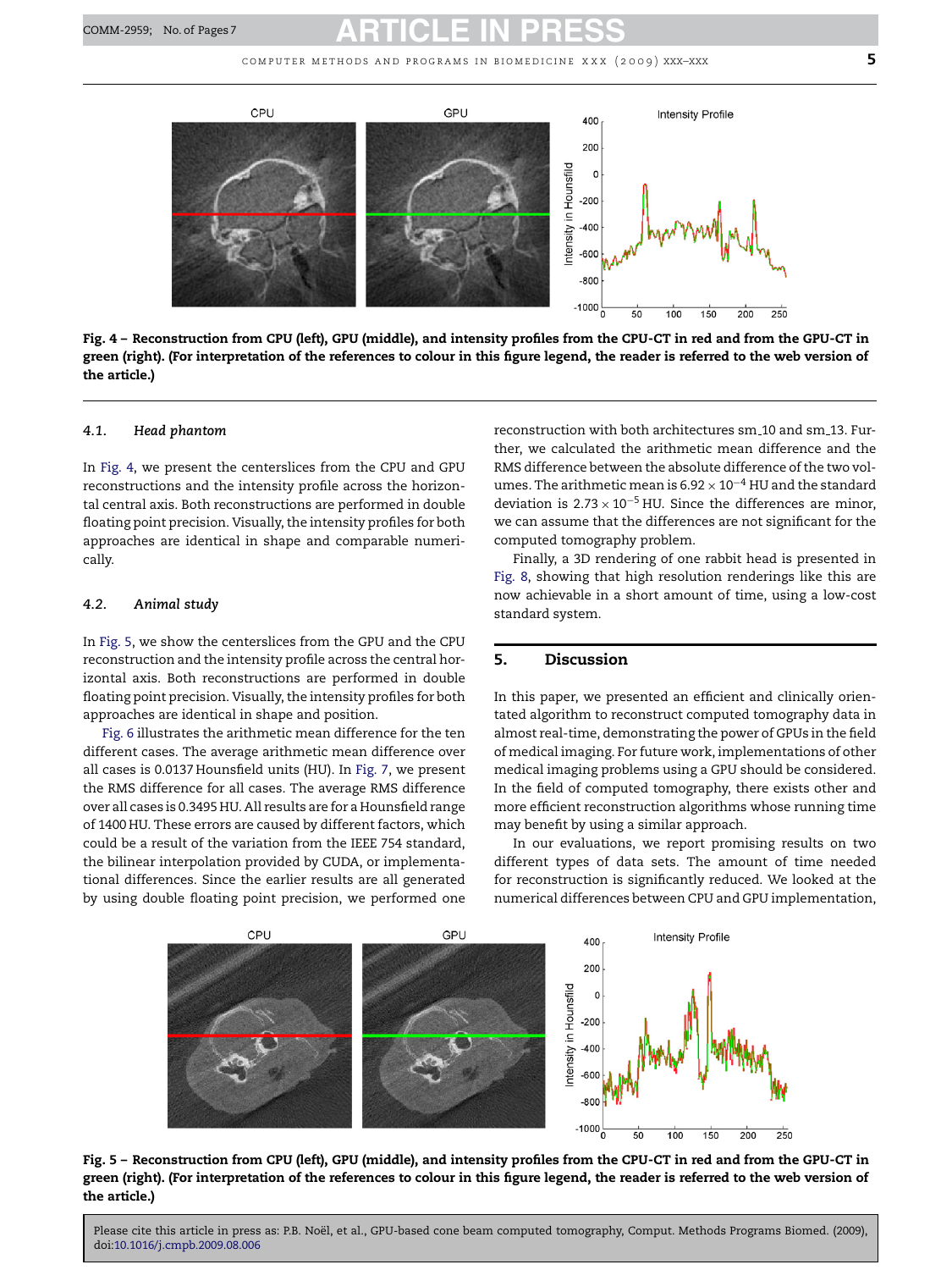<span id="page-5-0"></span>**6** computer methods and programs in biomedicine xxx (2009) xxx–xxx





and the differences are not significant. Further, by using the standard GPU architecture (not double floating point precisions), the differences are not significant.

As mentioned in the introduction, compared to implementations which use a shader (CG, GLSL), our implementation is slightly slower. This slowdown is caused by the fact that with CUDA, the graphics subsystem ASIC hardware cannot be exploited for some of the operations. Nevertheless, CUDA is the latest platform provided by NVIDIA and it is likely that these issues will be improved in time, allowing us to make improvements in our implementation and therefore our results. Another limitation of programming on a GPU, from which most implementations will suffer, is the fact that a bottleneck exists between the CPU and GPU memory when transferring large datasets. Improvements in the hardware bandwidth between the CPU and GPU will further improve reconstruction times.



**Fig. 8 – A 3D rendering of the rabbit data reconstructed using GPUs.**



**Fig. 7 – The standard deviation of the difference volume for the 10 clinical cases.**